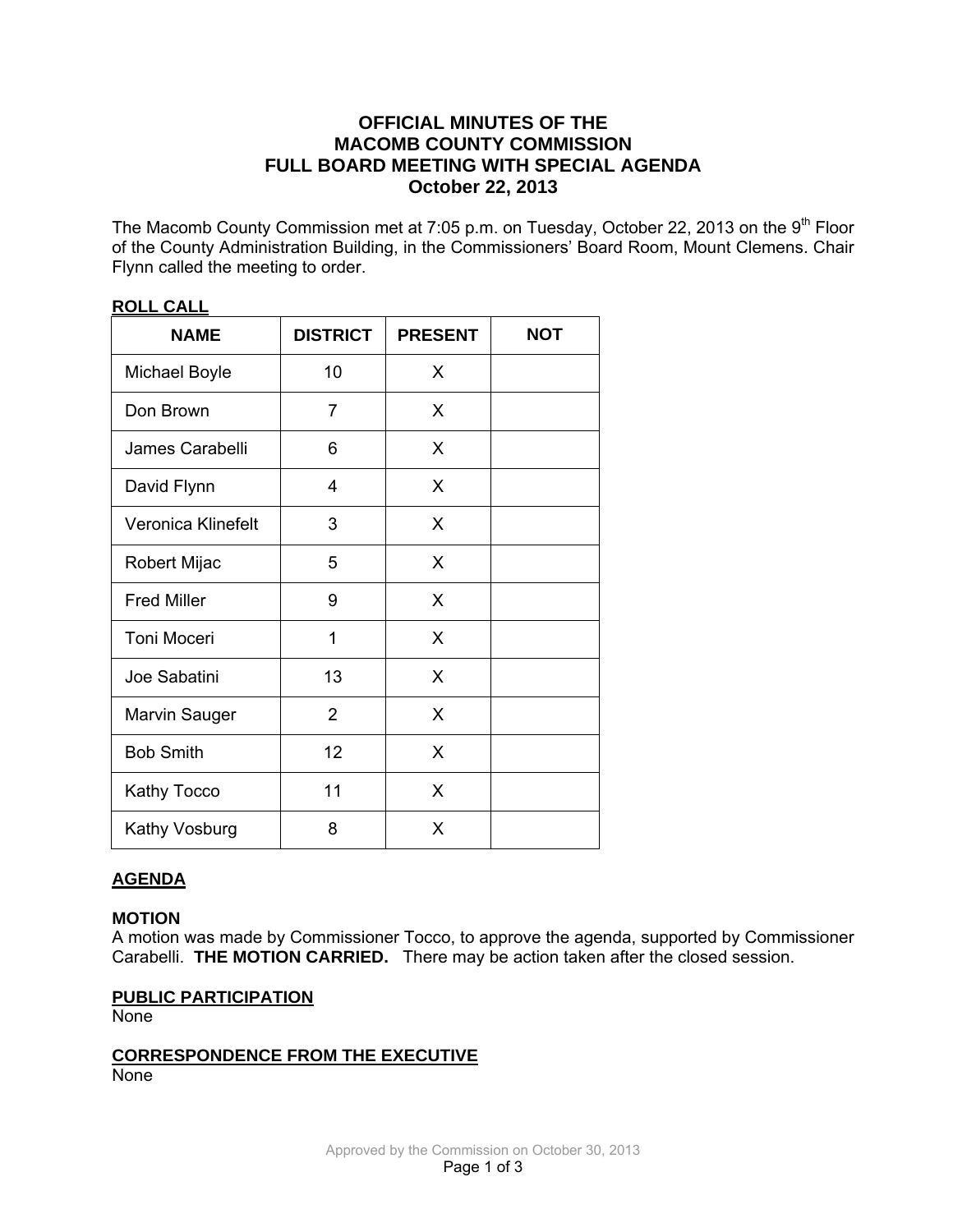## **EXECUTIVE SESSION TO DISCUSS ATTORNEY/CLIENT PRIVILEGED MEMORANDUM FROM INDEPENDENT COUNSEL DATED 10-21-13**

### **MOTION**

A motion was made by Commissioner Moceri, to enter into executive session, supported by Commissioner Tocco.

A roll call vote was taken with ⅔ required.

Voting Yes were: Moceri, Tocco, Flynn, Sabatini, Sauger, Smith, Vosburg, Boyle, Brown, Carabelli, Klinefelt, Mijac and Miller. There were 13 Yes votes. There were 0 No votes. **THE MOTION CARRIED.** 

The Commission entered an executive session at 7:08 p.m. with it ending at 8:10 p.m.

# **DELIBERATE SUCH ITEMS AS MAY REQUIRE CONSIDERATION**

None

#### **NEW BUSINESS**

Chair Flynn informed the Commission that Lisa Martino from Board Office has accepted a position at Northern Arizona State University. A tribute and letter will be signed by all.

### **PUBLIC PARTICIPATION**

None

## **ROLL CALL**

| <b>NAME</b>          | <b>DISTRICT</b> | <b>PRESENT</b> | <b>NOT</b> |
|----------------------|-----------------|----------------|------------|
| Michael Boyle        | 10              | X              |            |
| Don Brown            | 7               | X              |            |
| James Carabelli      | 6               | X              |            |
| David Flynn          | 4               | X              |            |
| Veronica Klinefelt   | 3               | X              |            |
| Robert Mijac         | 5               | X              |            |
| <b>Fred Miller</b>   | 9               | X              |            |
| <b>Toni Moceri</b>   | 1               | X              |            |
| Joe Sabatini         | 13              | X              |            |
| Marvin Sauger        | $\overline{2}$  | X              |            |
| <b>Bob Smith</b>     | 12              | X              |            |
| Kathy Tocco          | 11              | X              |            |
| <b>Kathy Vosburg</b> | 8               | X              |            |